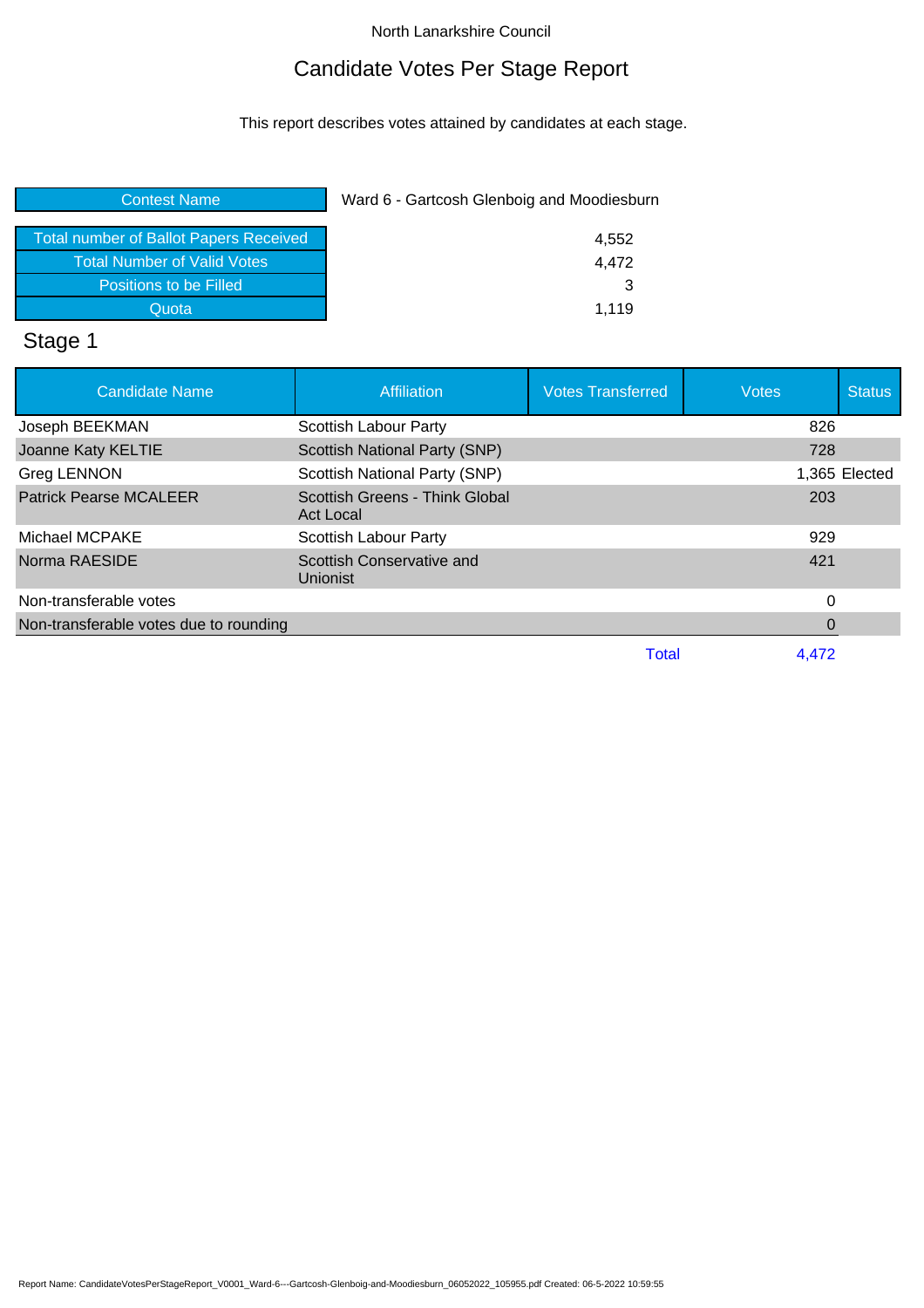# Candidate Votes Per Stage Report

This report describes votes attained by candidates at each stage.

# Stage 2

# Surplus of Greg LENNON 246.00000

| <b>Candidate Name</b>                  | Affiliation                                  | <b>Votes Transferred</b> | <b>Votes</b> | <b>Status</b> |
|----------------------------------------|----------------------------------------------|--------------------------|--------------|---------------|
| Joseph BEEKMAN                         | <b>Scottish Labour Party</b>                 | 6.30735                  | 832.30735    |               |
| Joanne Katy KELTIE                     | Scottish National Party (SNP)                | 196.78932                | 924.78932    |               |
| Greg LENNON                            | Scottish National Party (SNP)                | $-246.00000$             | 1,119.00000  |               |
| <b>Patrick Pearse MCALEER</b>          | Scottish Greens - Think Global<br>Act Local  | 16.39911                 | 219.39911    |               |
| Michael MCPAKE                         | <b>Scottish Labour Party</b>                 | 11.35323                 | 940.35323    |               |
| Norma RAESIDE                          | Scottish Conservative and<br><b>Unionist</b> | 3.42399                  | 424.42399    |               |
| Non-transferable votes                 |                                              | 11.71365                 | 11.71365     |               |
| Non-transferable votes due to rounding |                                              | 0.01335                  | 0.01335      |               |
|                                        |                                              | <b>Total</b>             | 4,472.00000  |               |

Report Name: CandidateVotesPerStageReport\_V0001\_Ward-6---Gartcosh-Glenboig-and-Moodiesburn\_06052022\_105955.pdf Created: 06-5-2022 10:59:55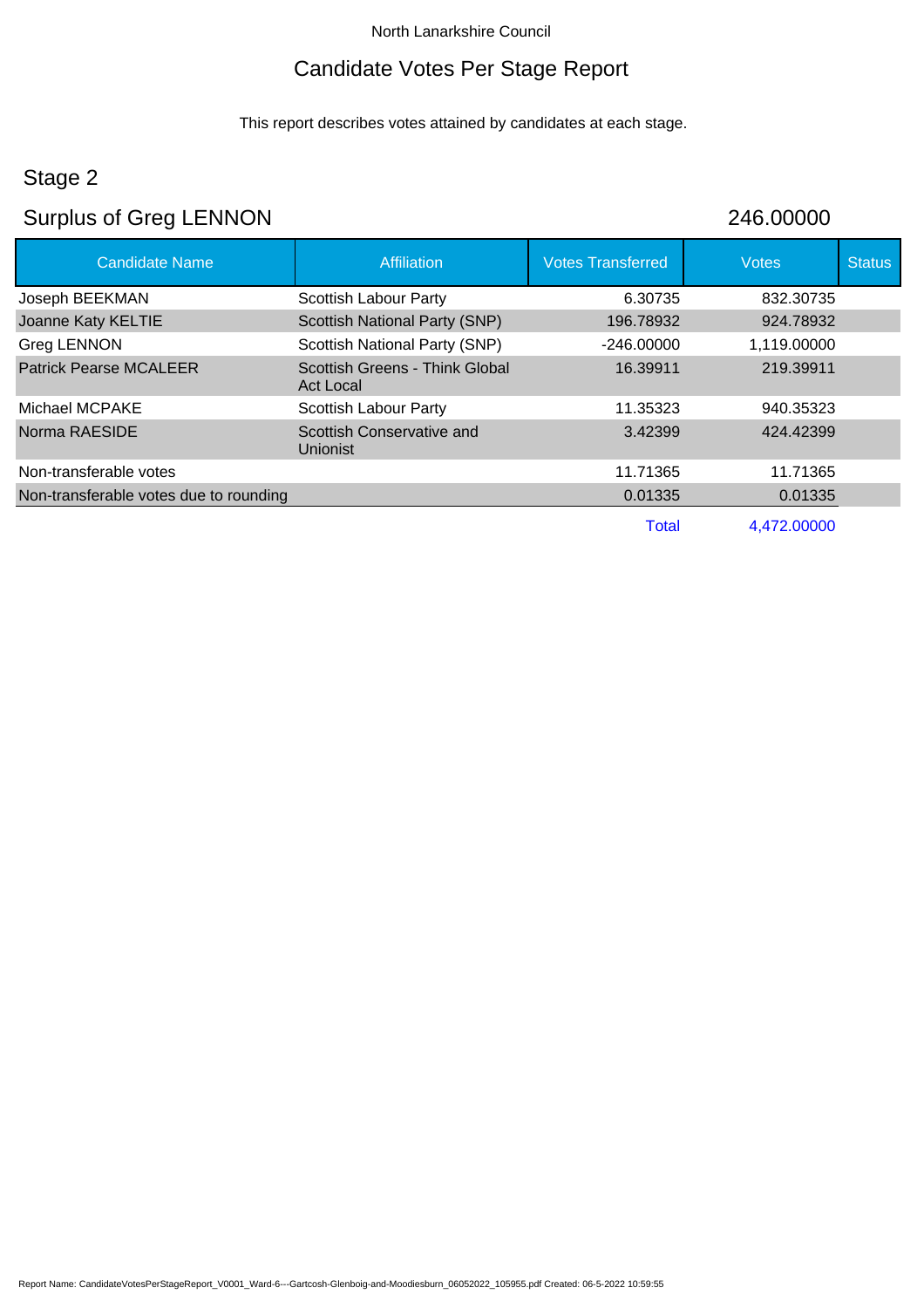## Candidate Votes Per Stage Report

This report describes votes attained by candidates at each stage.

# Stage 3

## Exclusion of Patrick Pearse MCALEER 219.39911

| <b>Candidate Name</b>                  | Affiliation                                  | <b>Votes Transferred</b> | <b>Votes</b> | <b>Status</b> |
|----------------------------------------|----------------------------------------------|--------------------------|--------------|---------------|
| Joseph BEEKMAN                         | <b>Scottish Labour Party</b>                 | 27.98231                 | 860.28966    |               |
| Joanne Katy KELTIE                     | <b>Scottish National Party (SNP)</b>         | 113.27197                | 1,038.06129  |               |
| <b>Greg LENNON</b>                     | Scottish National Party (SNP)                | 0.00000                  | 1,119.00000  |               |
| <b>Patrick Pearse MCALEER</b>          | Scottish Greens - Think Global<br>Act Local  | $-219.39911$             | 0.00000      |               |
| Michael MCPAKE                         | Scottish Labour Party                        | 32.44168                 | 972.79491    |               |
| Norma RAESIDE                          | Scottish Conservative and<br><b>Unionist</b> | 12.18021                 | 436.60420    |               |
| Non-transferable votes                 |                                              | 33.52294                 | 45.24994     |               |
| Non-transferable votes due to rounding |                                              | 0.00000                  | 0.00000      |               |
|                                        |                                              | Total                    | 4.472.00000  |               |

Report Name: CandidateVotesPerStageReport\_V0001\_Ward-6---Gartcosh-Glenboig-and-Moodiesburn\_06052022\_105955.pdf Created: 06-5-2022 10:59:55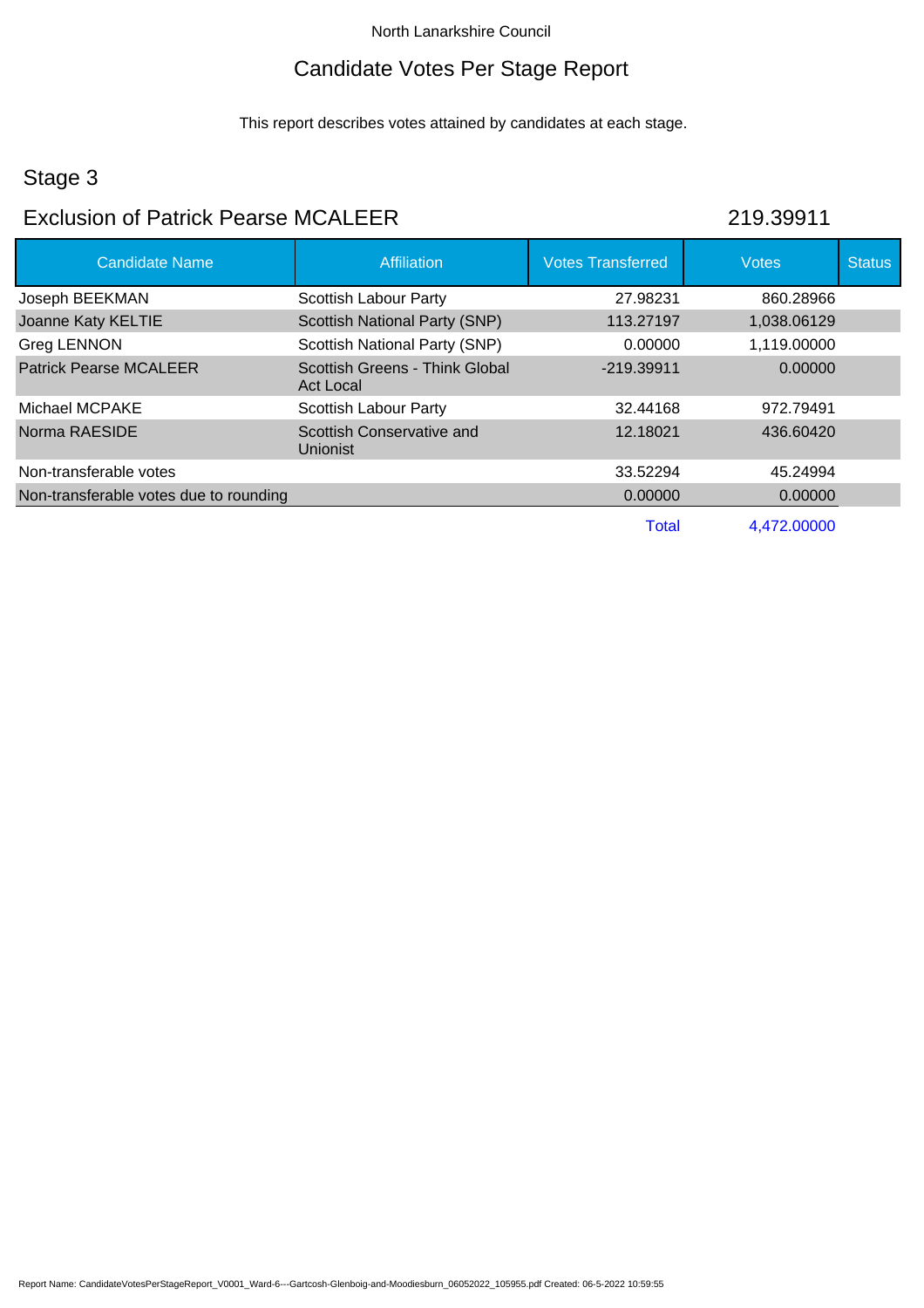## Candidate Votes Per Stage Report

This report describes votes attained by candidates at each stage.

# Stage 4

## Exclusion of Norma RAESIDE 436.60420

| <b>Candidate Name</b>                  | Affiliation                                        | <b>Votes Transferred</b> | <b>Votes</b> | <b>Status</b> |
|----------------------------------------|----------------------------------------------------|--------------------------|--------------|---------------|
| Joseph BEEKMAN                         | Scottish Labour Party                              | 107.00000                | 967.28966    |               |
| Joanne Katy KELTIE                     | Scottish National Party (SNP)                      | 21.08126                 | 1,059.14255  |               |
| Greg LENNON                            | Scottish National Party (SNP)                      | 0.00000                  | 1,119.00000  |               |
| <b>Patrick Pearse MCALEER</b>          | Scottish Greens - Think Global<br><b>Act Local</b> | 0.00000                  | 0.00000      |               |
| Michael MCPAKE                         | <b>Scottish Labour Party</b>                       | 138.54063                | 1,111.33554  |               |
| Norma RAESIDE                          | Scottish Conservative and<br>Unionist              | $-436.60420$             | 0.00000      |               |
| Non-transferable votes                 |                                                    | 169.98231                | 215.23225    |               |
| Non-transferable votes due to rounding |                                                    | 0.00000                  | 0.00000      |               |
|                                        |                                                    | <b>Total</b>             | 4.472.00000  |               |